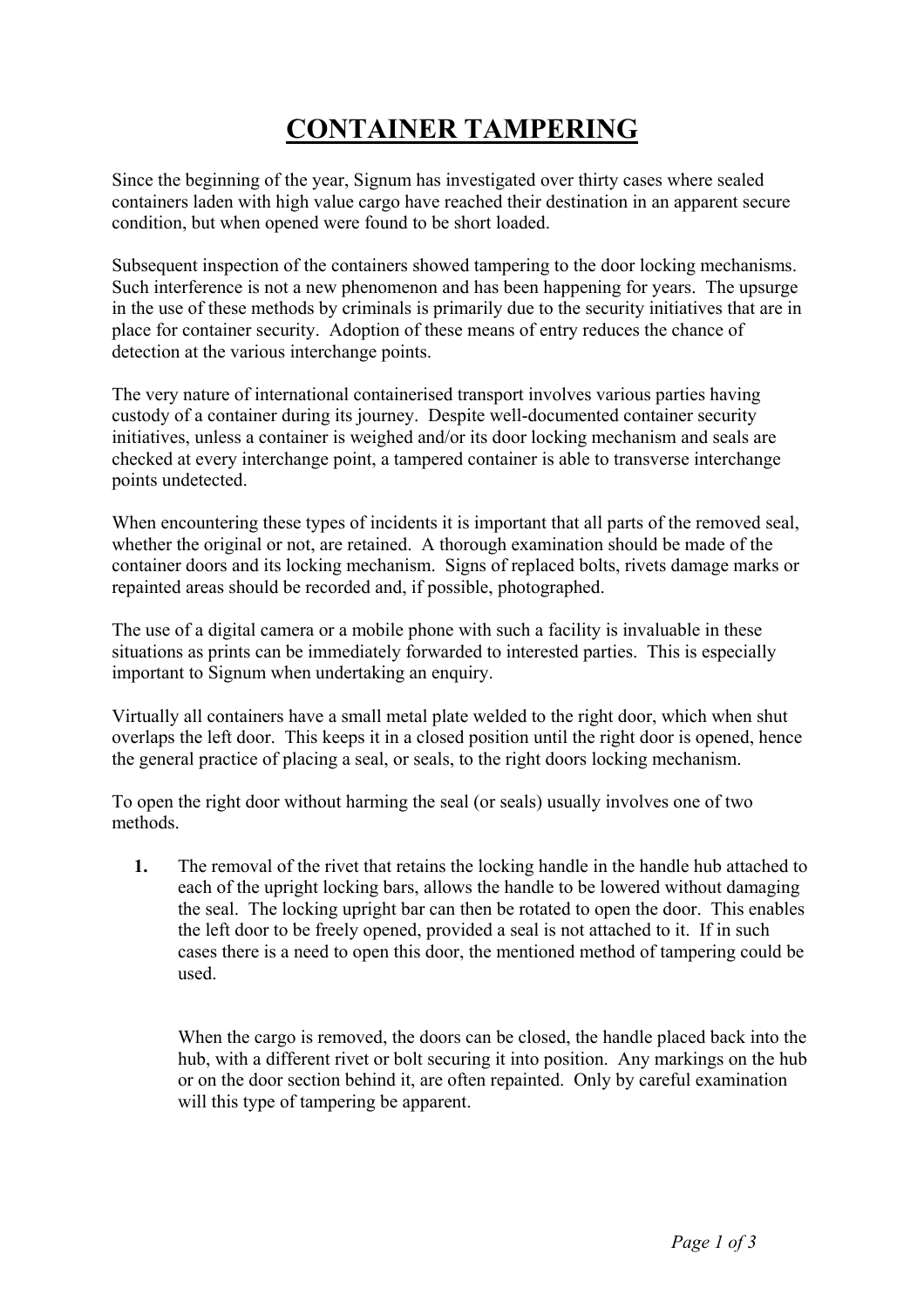**2.** The other method of entry focuses on the handle lock sets that are fixed to the doors by two rivets that are secured from its inside. There are two types of handle locking sets. If the design requires a seal only to be placed through the upper swivel bracket and the locking handle, there is only a need to remove the rivet of the upper swivel bracket by means of a cutting implement to enable the bracket to be removed from the door without interfering with the seal. The handle can then be released to open the door with the remaining part of the rivet being removed from the inside.

To re-secure the door, a nut is secured over the rivet hole on the inside by the use of an adhesive or mastic and painted to match the same colour of the inner door. Once the door has been closed, a bolt is passed through the swivel bracket and secured into the nut. Generally it is looser than the other rivets, the bolt head may be of a different shape, with the area around the bracket showing signs of damage or being repainted.

When the seal passes through the swivel bracket handle and catch bracket, then both rivets have to be removed by the mentioned method and then replaced as described.

In either instance, once the door has been opened there is usually a clear indication that a rivet (or rivets) have been removed.

It is unwise to believe that the left hand door cannot be opened without first opening the right one. By bending back the piece of metal from over the left door, opening the locking cams and inserting a large crowbar between the two doors enables the left one to be opened.

Upon removal of the cargo, the door can be closed, with the bent piece of metal straightened to overlap the left door, thereby giving the appearance that everything is in order.

Inspection of this piece of metal will show signs of interference and will often have been repainted. The rubber sealing gasket along the edge of the door may show signs of damage due to the use of a metal instrument.

To overcome this, if the piece of metal was welded to the left door and protruded behind the right door, would make it more difficult for anyone to just open the left door.

Security bar/bracket locks are frequently used to provide additional security by placing them around the inner upright locking bars of each door. It has been found that a number of these security bars can be removed intact if the bracket that extend behind the upright bar is not of a sufficient length to prevent this from happening.

To remove such a bar first requires the two rivets of the locking bar guide of the inner upright locking bar on the left door to be removed by the use of a cutting instrument. The upright bar can then be bent inwards to release the bar bracket, allowing the door to be opened by one of the mentioned methods.

Upon the removal of the cargo, the door can be closed, with the bar bracket being replaced and the upright locking bar straightened. New rivets are inserted into the locking bar guide to disguise evidence of tampering. An inspection will identify this as well as the misalignment of the upright locking bar.